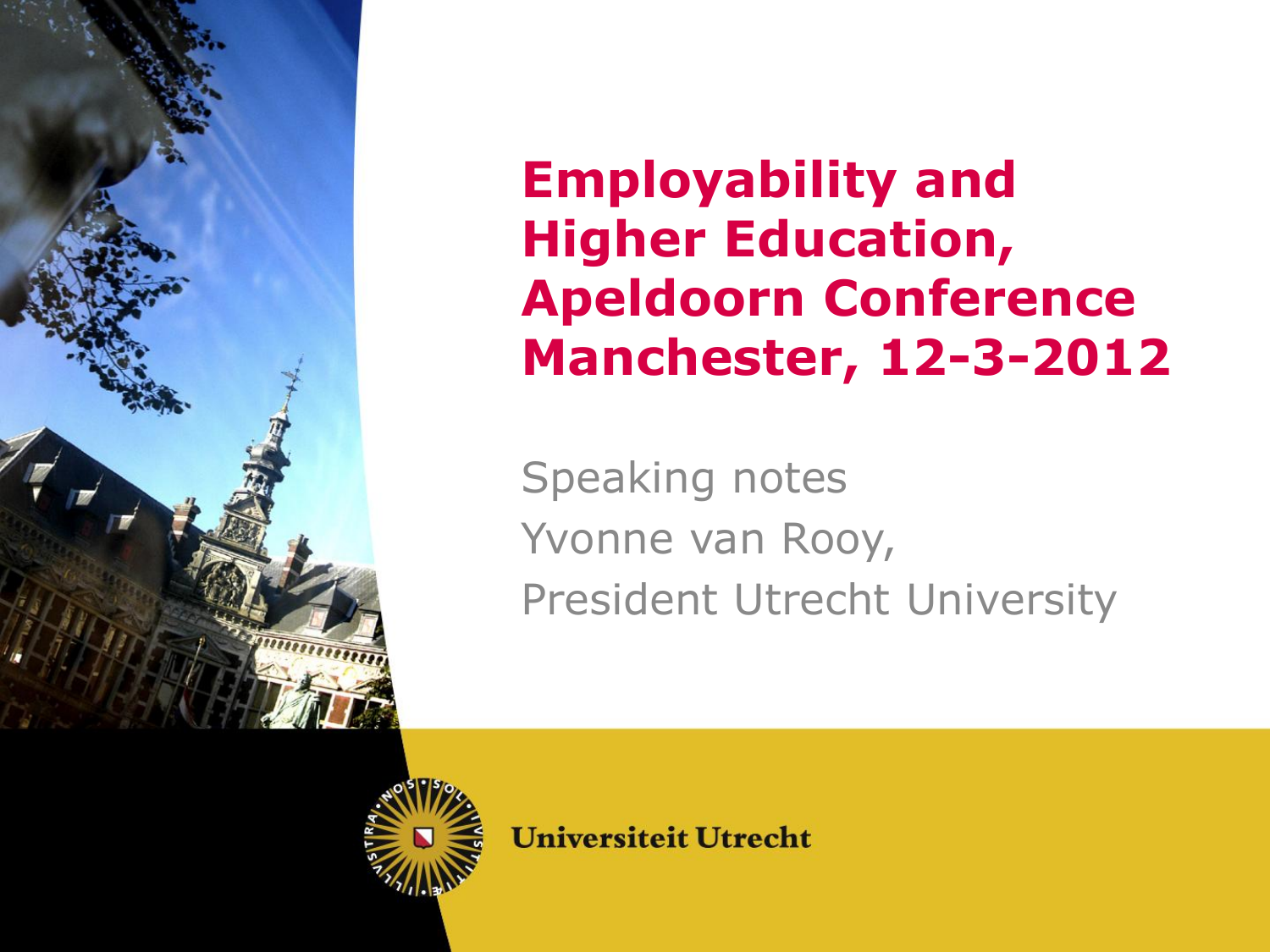## **Higher Education in The Netherlands: binary system**

- Universities of professional education: 4 years bachelor-program. Ready to enter the labour market.
- Research-Universities: 3 years bachelor program, followed by master program (1- 3 years).

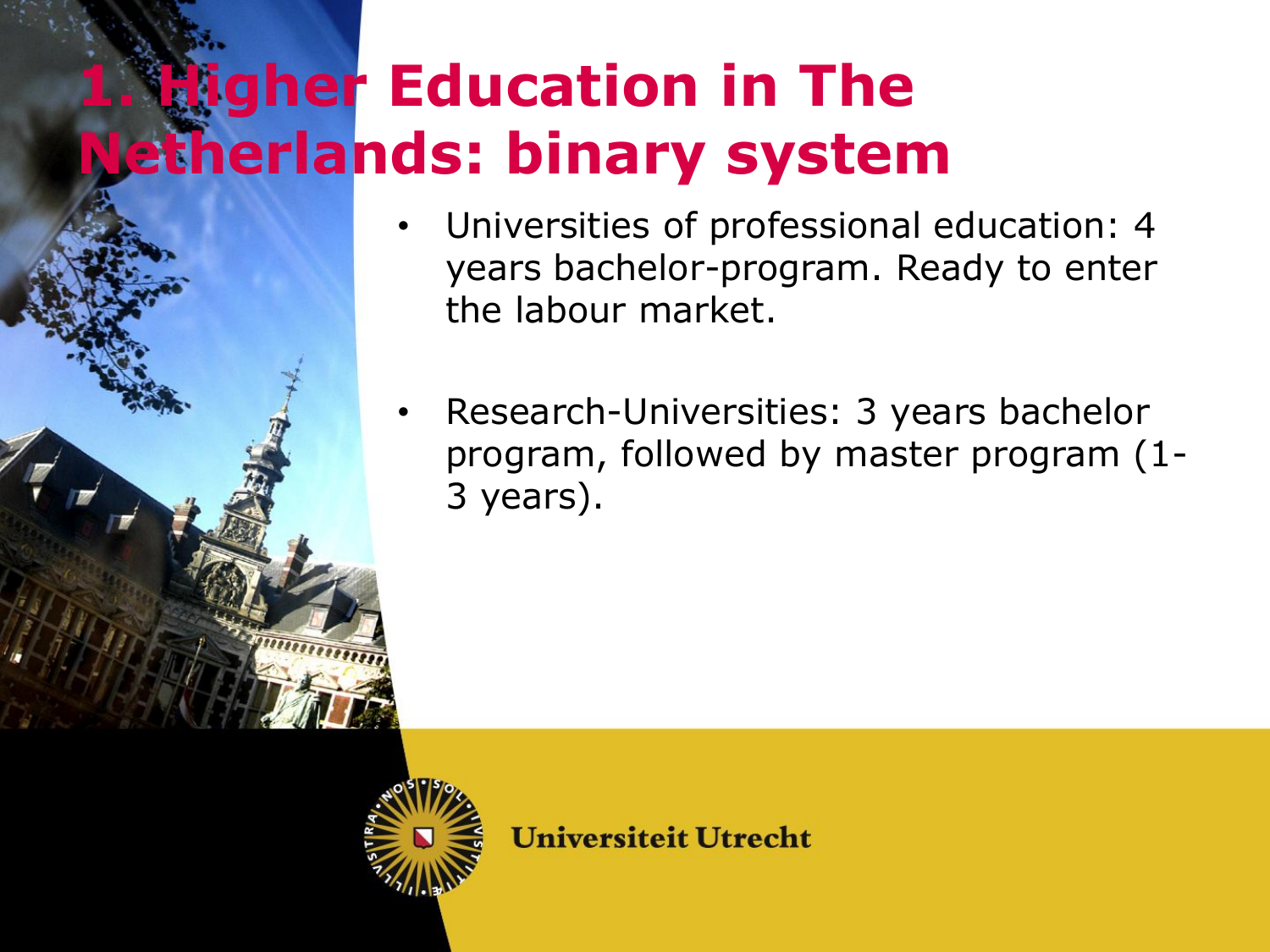### **2 haracteristics of the future labour market**

- Knowledge-based economy
- International dimension
- Growing shortages
- More mobility
- Age of retirement will increase

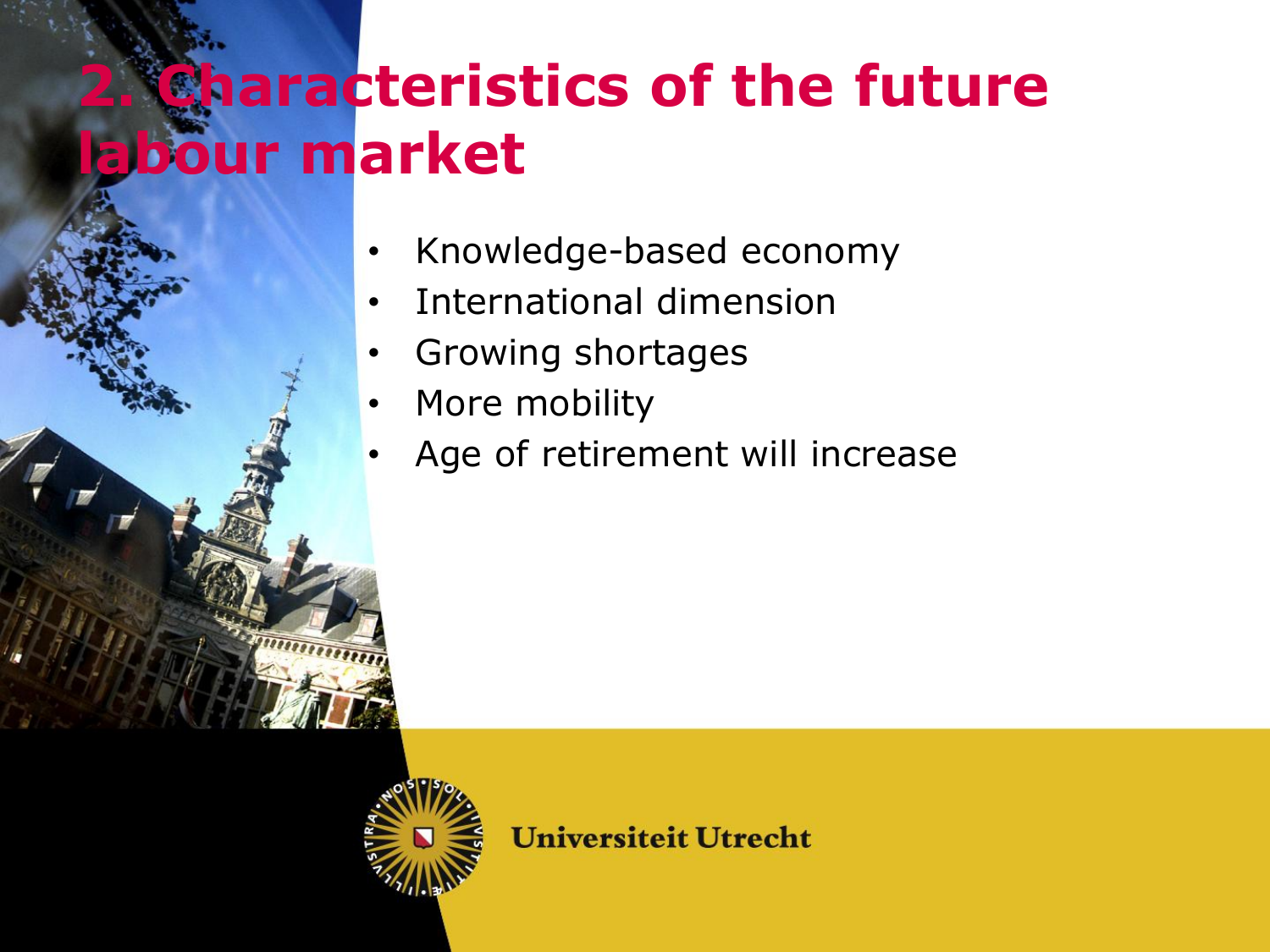# **Employability is about three abilities:**

- Gaining initial employment
- Maintaining employment
- Obtaining new employment (career)

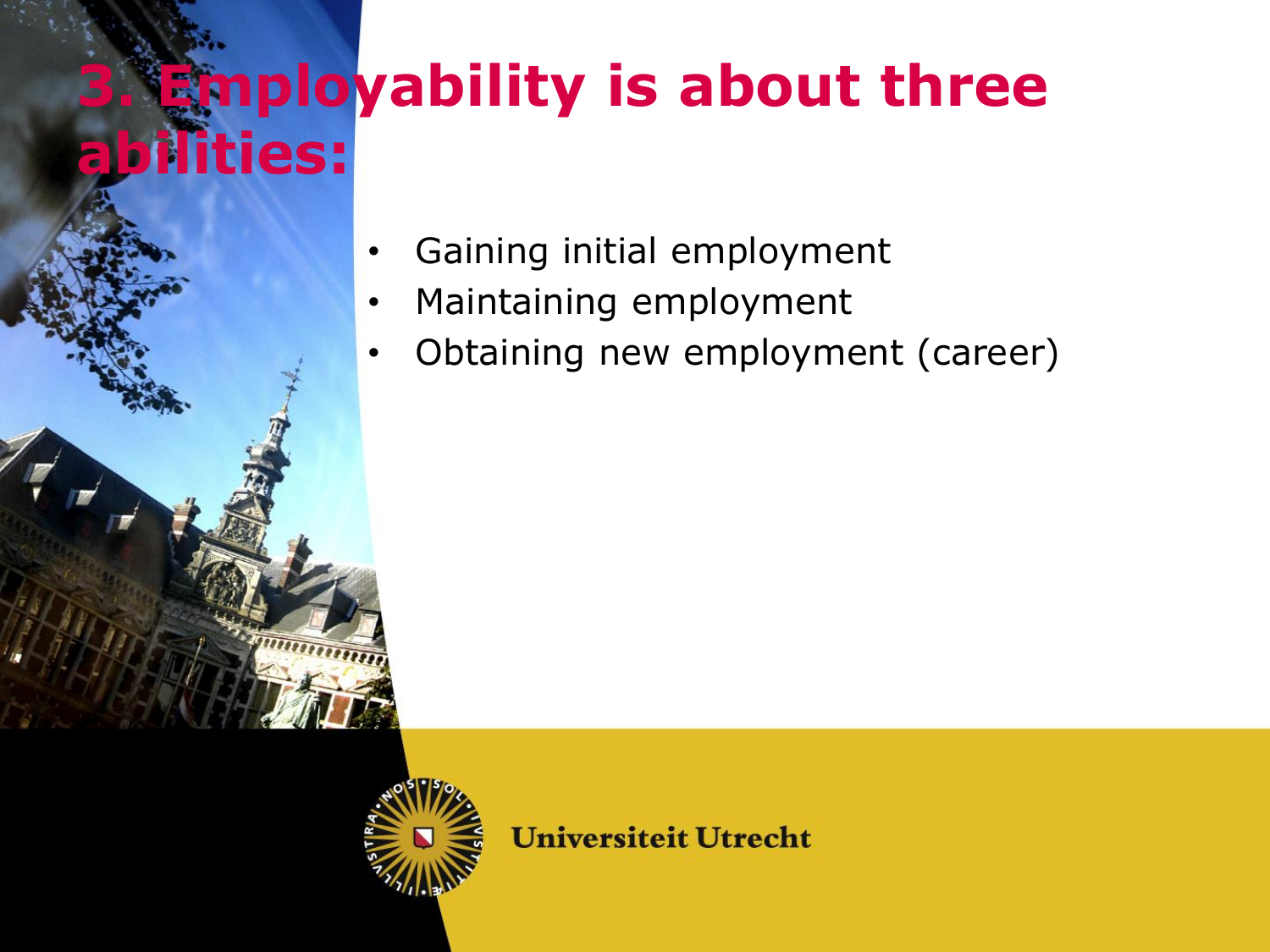## **Disciplinary knowledge is basis for development of academic skills**

- Analysing
- Solving problems
- **Communicating**
- Working in teams
- Ability to acquire new knowledge

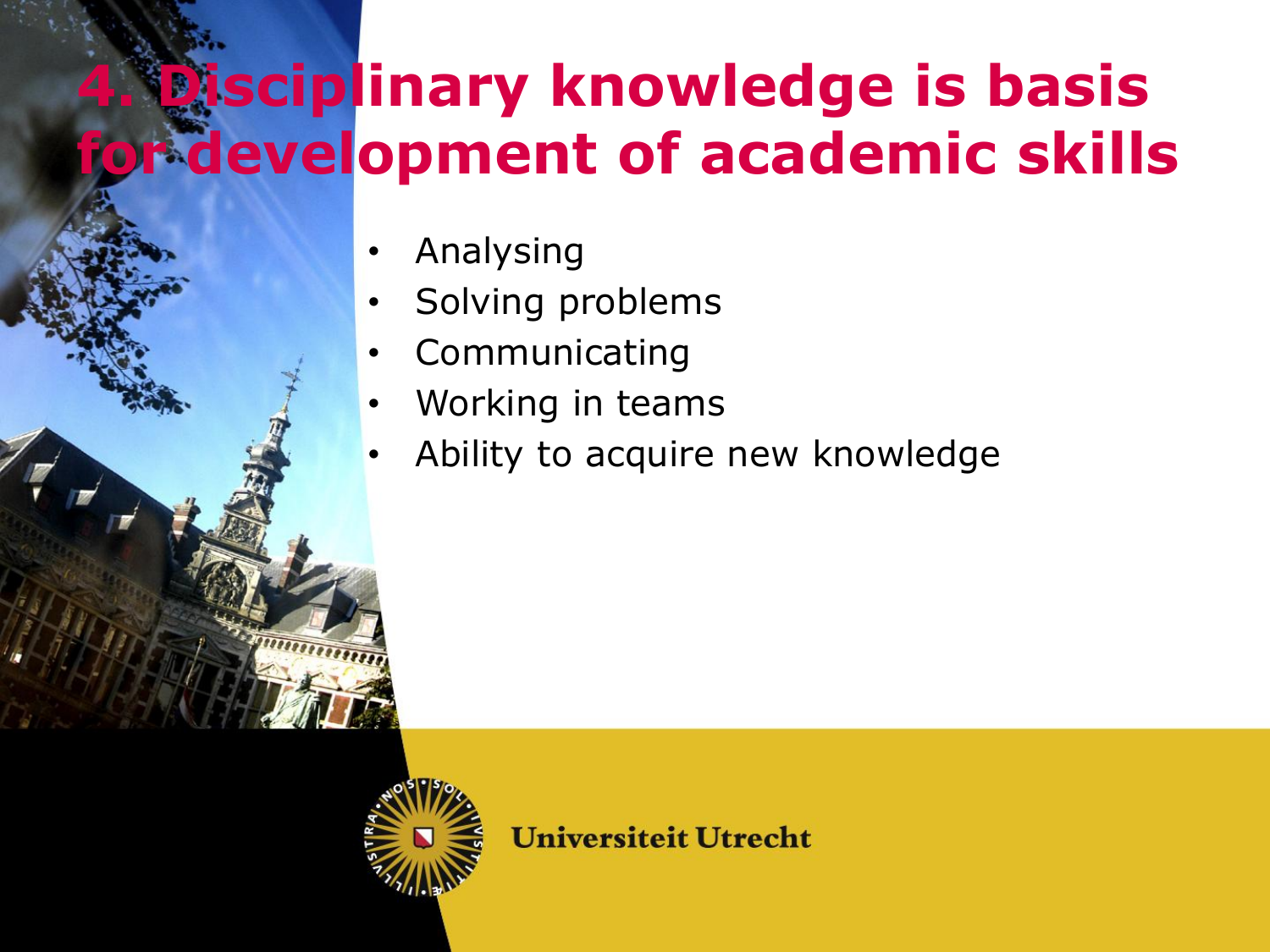### **5. Need for diversity**



- Honours programs for most talented students
- Ambition: 10% students participate in honours programs

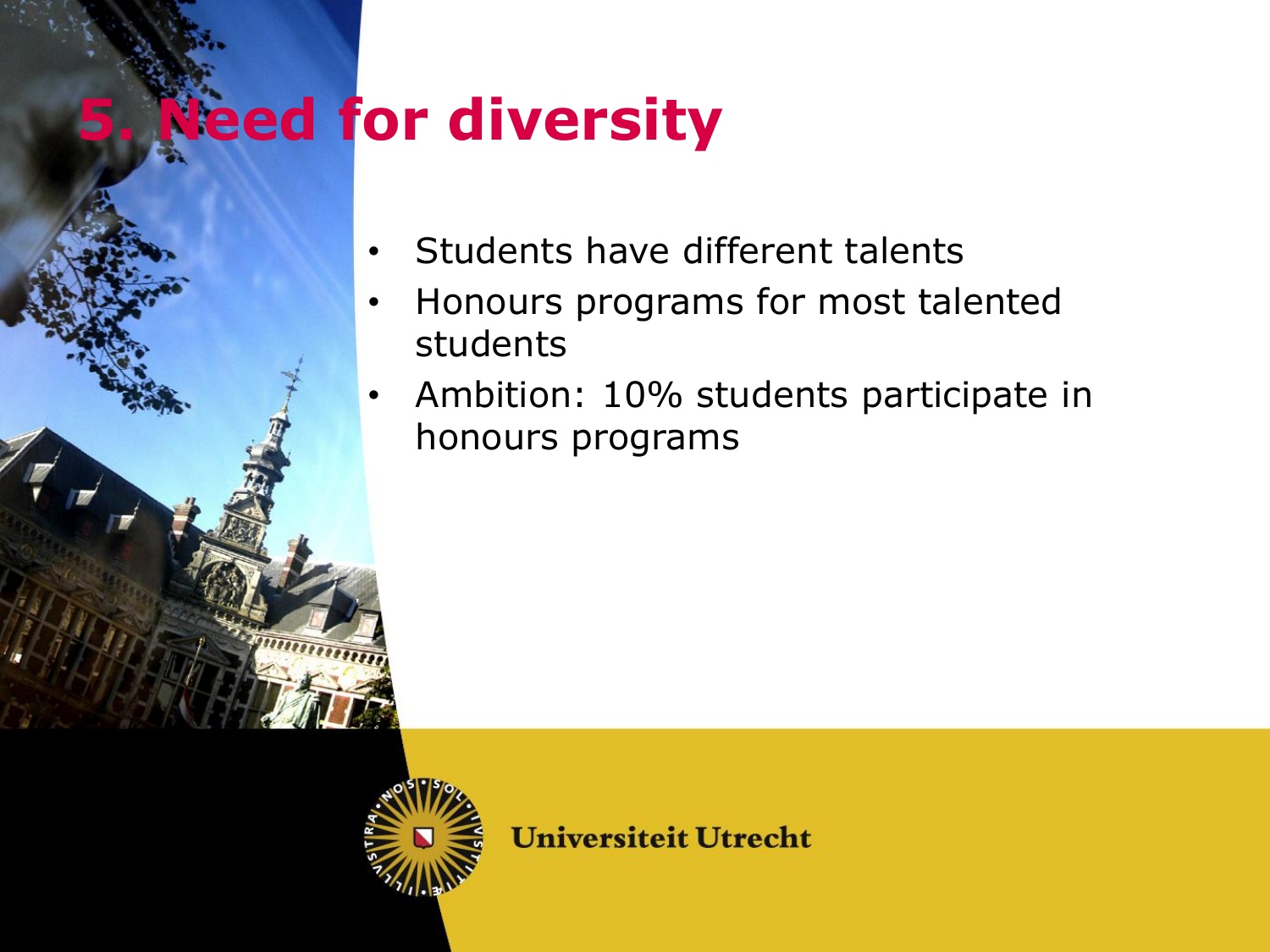#### **Feparation for the labour market**



- Yearly career week
- Courses in entrepreneurship
- Specific program for PhD's

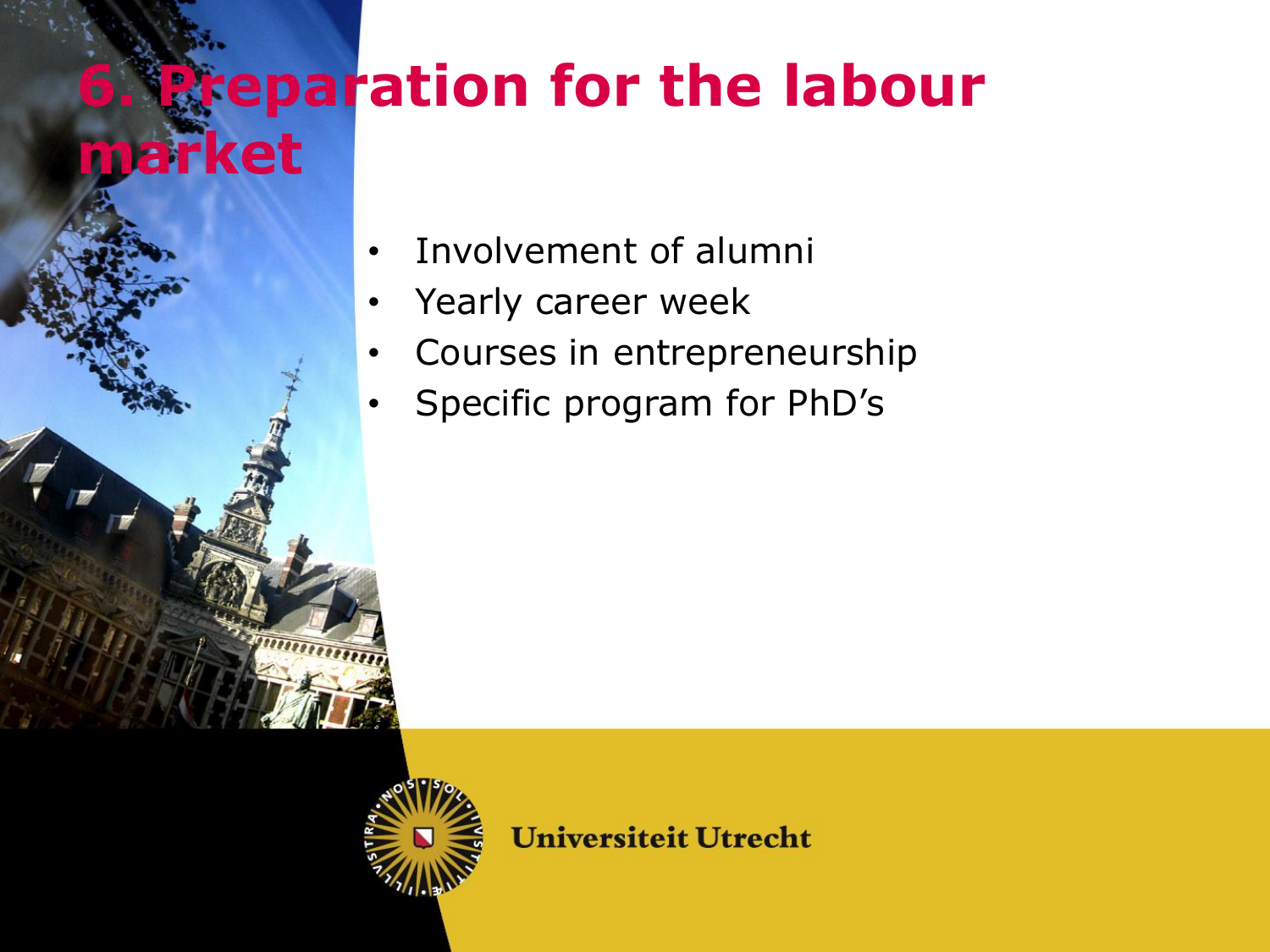### **7. Additional tracks**



- Internships
- Active participation in studentorganisations

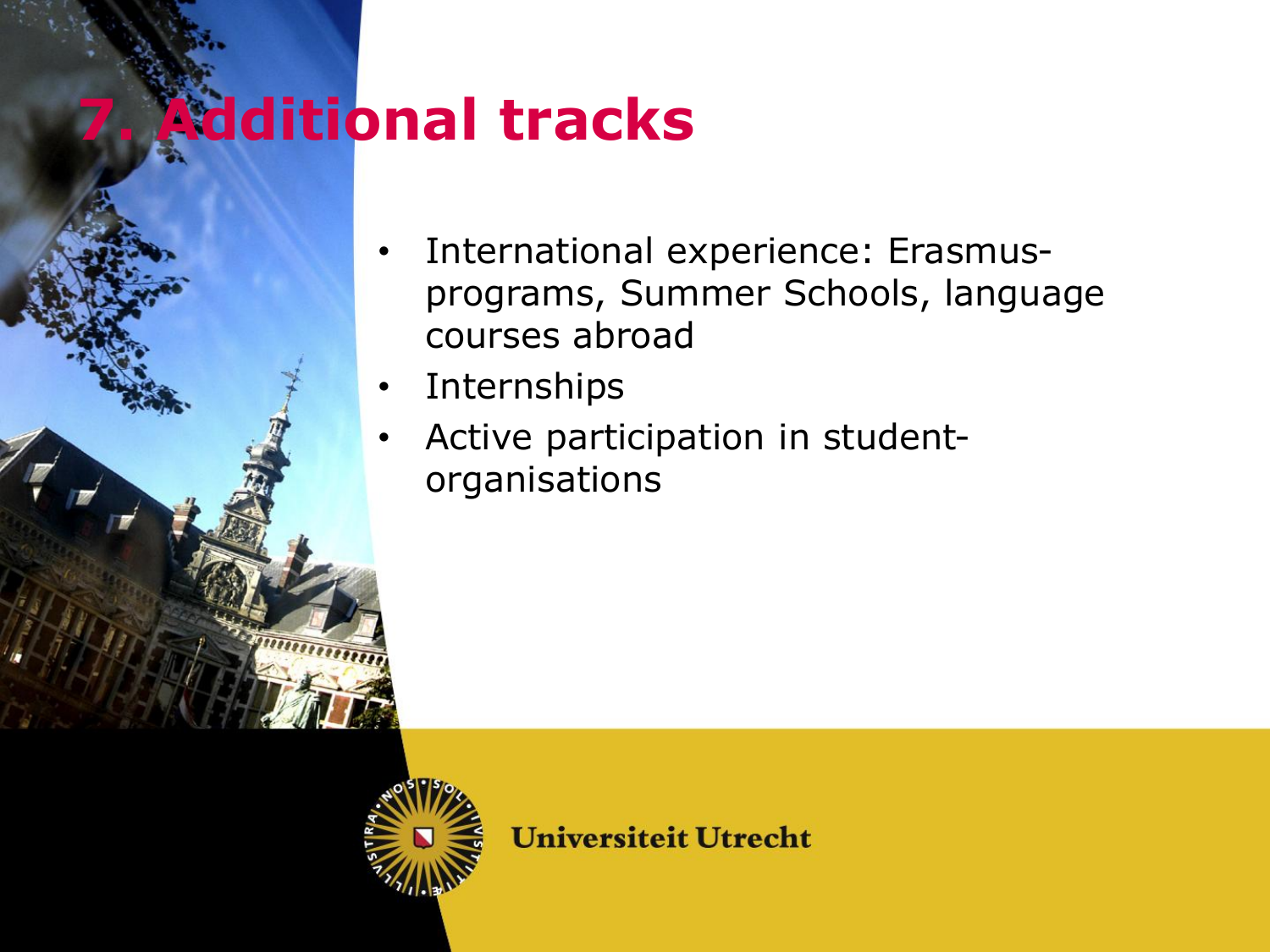### **8. How successful are students after graduation (MA) ?**

- On average 2,5 months to find a job
- 42% already has a job directly after graduation
- 12% needs more than 6 months

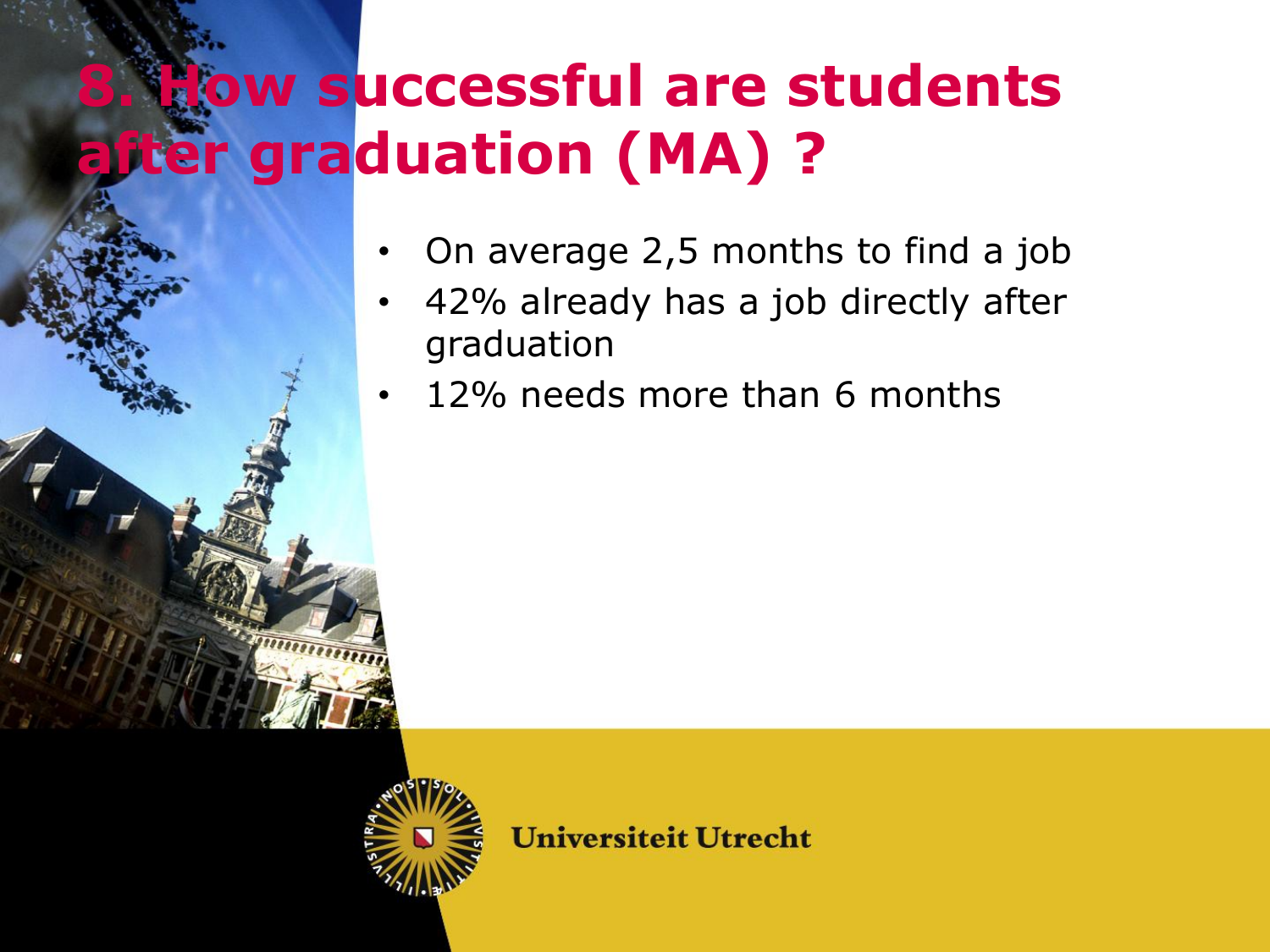# **9. Who is responsible for Employability?**

- University: responsibility to help students to make the most of themselves
- Student: his/her responsibility to use the opportunities